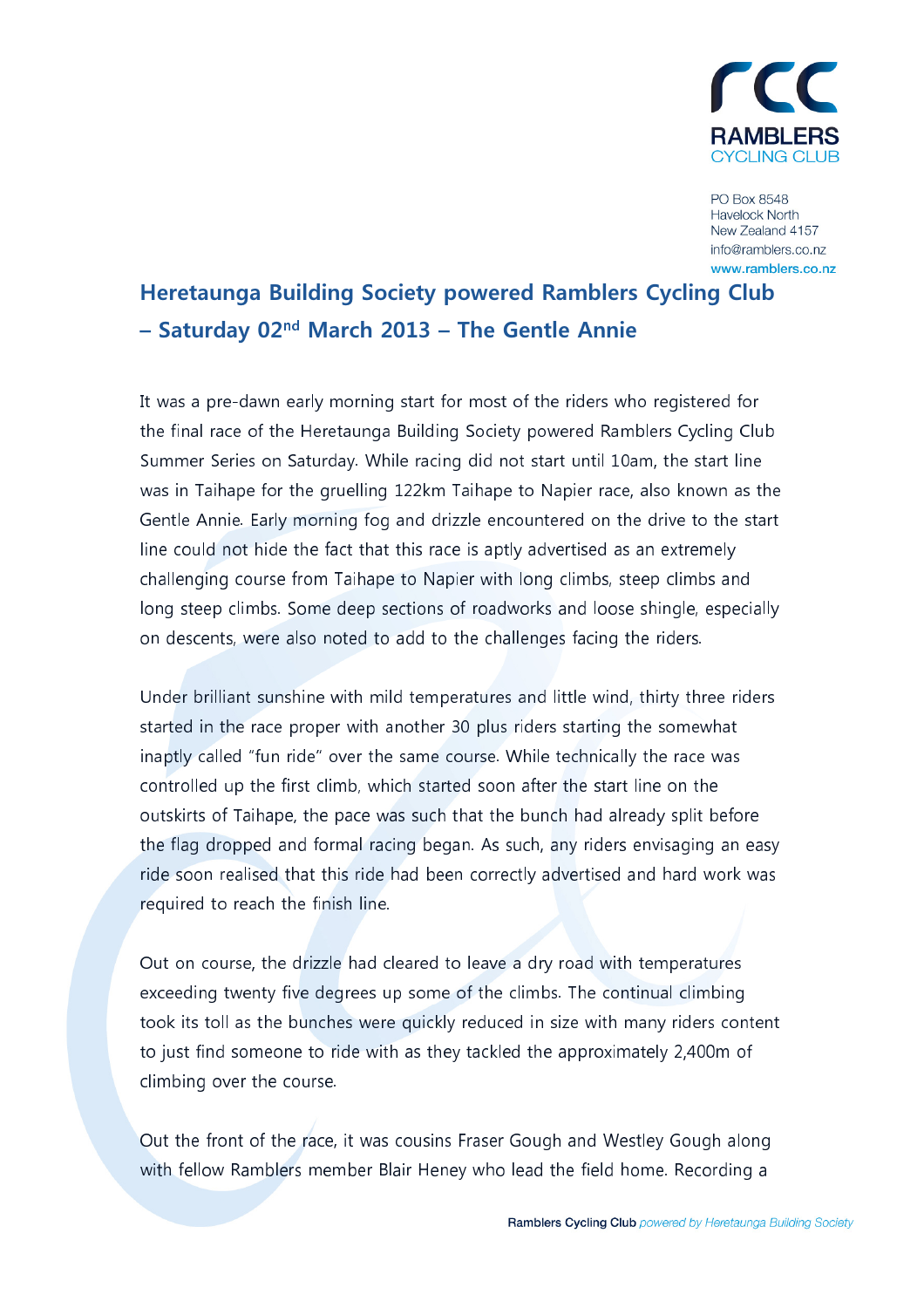

PO Box 8548 **Havelock North** New Zealand 4157 info@ramblers.co.nz www.ramblers.co.nz

time of 3hrs 35m 12s, Fraser won the event with Heney 14s in arrears and Westley a further 45s back. This trio headed off the fourth placed finisher Mark Findlay who crossed the line a huge 9m 31s behind Fraser.

Further back in the field, Kerri-anne Page put in a strong ride to be the first female home in a time of 4hrs 05m

Scott Ardern suffered the frustration of puncturing just short of the 1km to go sign but managed to repair his tyre before any following riders passed him to secure 15th place. He had been riding with Jason Kelly, who in his first road race of the year, was questioning the wisdom of this decision on just a few weeks training as he finished 14th in 3hrs 59m 50s to be the last finisher who cracked the four hour mark.

In the "fun ride" section, Kent Wilson showed a clean pair of heels to finish first in 4hrs 05m 29s with Steve Wolter second over four minutes in arrears and Steve Charles over a further four minutes back in third place.

Some of the most tenacious and gritty riding was surely shown by a quartert of riders who spent over six hours on course battling against everything it could throw at them. Peter Meredith recorded 6hrs 02m, Geoff Henley 6hrs 05m, Tim Mackie 6hrs 11m and Fred Staples 6hrs 15m to reach the finish line.

Are you not mentioned above? Tell the world about your super-human 5km bridge to the front of the race or your astounding breakaway on the descent! Send your words, including full names and grades, to racereports@ramblers.co.nz no later than 7pm on Sundays and we'll send it on with the results to the HB Today. The newspaper is looking for interesting takes on the weekly races so you don't necessarily need to win to get a mention.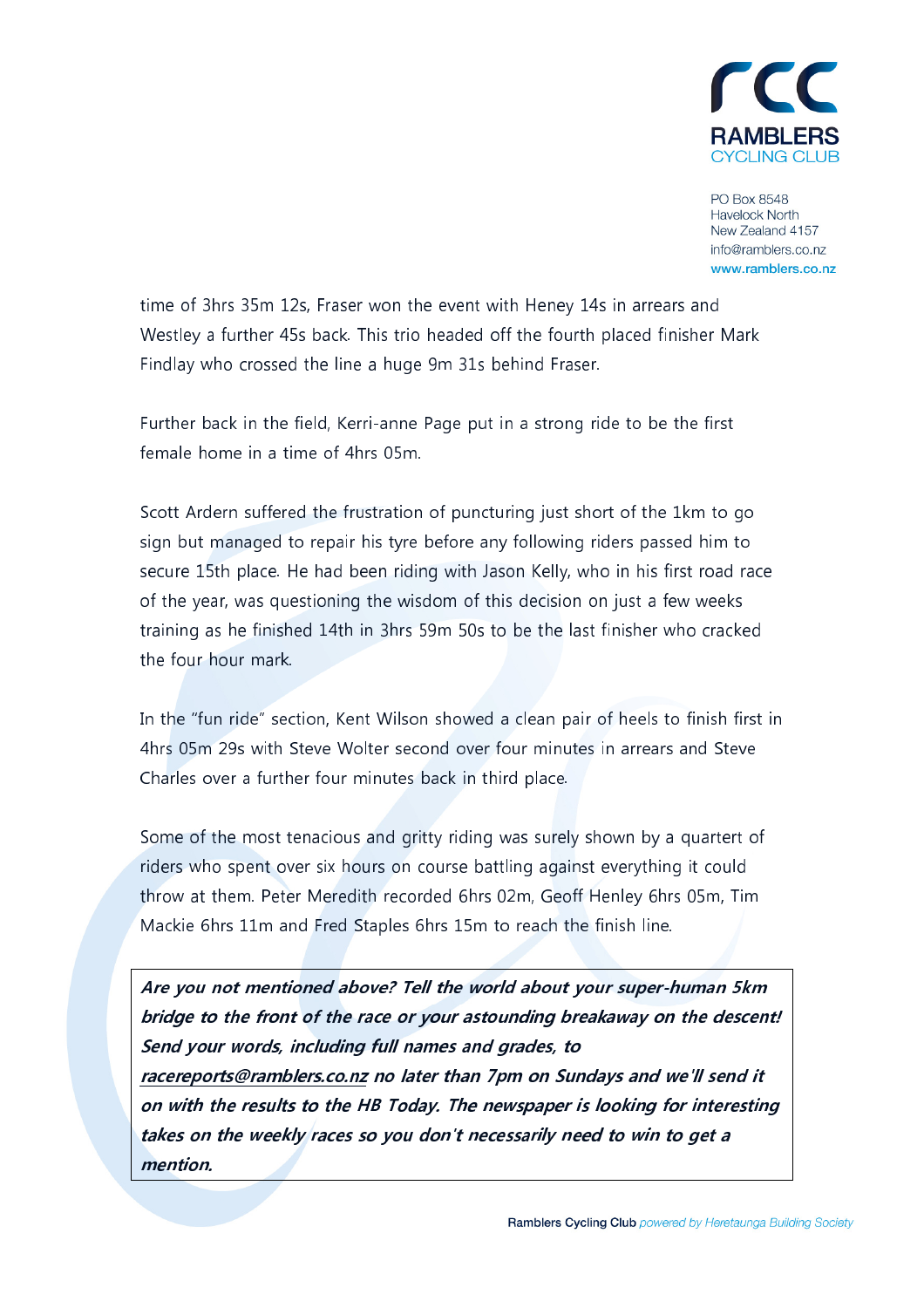## **Gentle Annie**

RCC powered by Heretaunga Building Society

**Taihape - Napier 02 Mar 2013 .** 

#### **Results**

#### **Gentle Annie - Ramblers powered by Heretaunga Building Society**

| <b>Place</b>      | <b>Race No</b> | <b>Name</b>        | Gender | <b>Time</b> |
|-------------------|----------------|--------------------|--------|-------------|
| <b>Open Men</b>   |                |                    |        |             |
| 1                 | 736            | Fraser Gough       | Male   | 3:35:12     |
| $\overline{2}$    | 739            | <b>Blair Heney</b> | Male   | 3:35:26     |
| 3                 | 737            | Westley Gough      | Male   | 3:36:11     |
| 4                 | 790            | Mark Findlay       |        | 3:44:43     |
| 5                 | 748            | Josh Page          | Male   | 3:44:47     |
| 6                 | 792            | George Roberts     |        | 3:47:42     |
| $\overline{7}$    | 791            | Neil Martin        |        | 3:47:45     |
| 8                 | 744            | Corbin Mason-Smith | Male   | 3:47:47     |
| 9                 | 789            | Mark Donald        |        | 3:48:25     |
| $10\,$            | 749            | Ben Ross           | Male   | 3:51:38     |
| $11\,$            | 788            | Phillip Corbett    |        | 3:55:35     |
| 12                | 747            | John Mudgway       | Male   | 3:56:59     |
| 13                | 741            | Patrick Kelly      | Male   | 3:57:30     |
| 14                | 740            | Jason Kelly        | Male   | 3:59:50     |
| 15                | 728            | Scott Ardern       |        | 4:03:52     |
| 16                | 735            | Mike Garrity       | Male   | 4:05:14     |
| $17\,$            | 734            | Scott Estcourt     | Male   | 4:05:33     |
| 18                | 750            | Ian Seddon         | Male   | 4:05:39     |
| 19                | 799            | Wayne Mote         | Male   | 4:10:03     |
| $20\,$            | 787            | <b>Byne Calder</b> |        | 4:23:42     |
| 21                | 731            | Willem Bruins      | Male   | 4:28:41     |
| 22                | 733            | Ross Dyer          | Male   | 4:28:43     |
| 23                | 785            | Stephen Watson     | Male   | 4:33:09     |
| 24                | 732            | Michael Burne      | Male   | 4:38:54     |
| 25                | 743            | James Lochhead     | Male   | 4:40:59     |
| 26                | 1983           | Ken Jones          | Male   | 4:53:41     |
| 27                | 746            | Paul Mills         | Male   | 4:54:52     |
| 28                | 745            | David McCallum     | Male   | 4:57:25     |
| 29                | 793            | Laurence Sunde     |        | 4:59:46     |
| $30\,$            | 730            | Peter Bartle       | Male   | 5:52:03     |
|                   | 786            | Wally Woods        | Male   | <b>DNF</b>  |
|                   | 738            | William Green      | Male   | <b>DNF</b>  |
|                   | 729            | Jonathan Atkinson  | Male   | <b>DNF</b>  |
|                   | 784            | Keri Wakely        | Male   | <b>DNS</b>  |
|                   |                |                    |        |             |
| <b>Open Women</b> |                |                    |        |             |
| 1                 | 694            | Kerri-anne Page    | Female | 4:05:15     |
| 2                 | 695            | Hannah van Kampen  | Female | 4:23:42     |
| 3                 | 693            | Ashleigh Neave     | Female | 4:40:23     |
| 4                 | 691            | Hayley Davis       | Female | 4:40:55     |
| 5                 | 692            | Carol McCallum     | Female | 4:58:29     |

### **Gentle Annie Fun 1 - Ramblers powered by Heretaunga Building Society**

| <b>Place</b>      | <b>Race No</b> | <b>Name</b> | Gender | Time |
|-------------------|----------------|-------------|--------|------|
| <b>Fun Ride 1</b> |                |             |        |      |